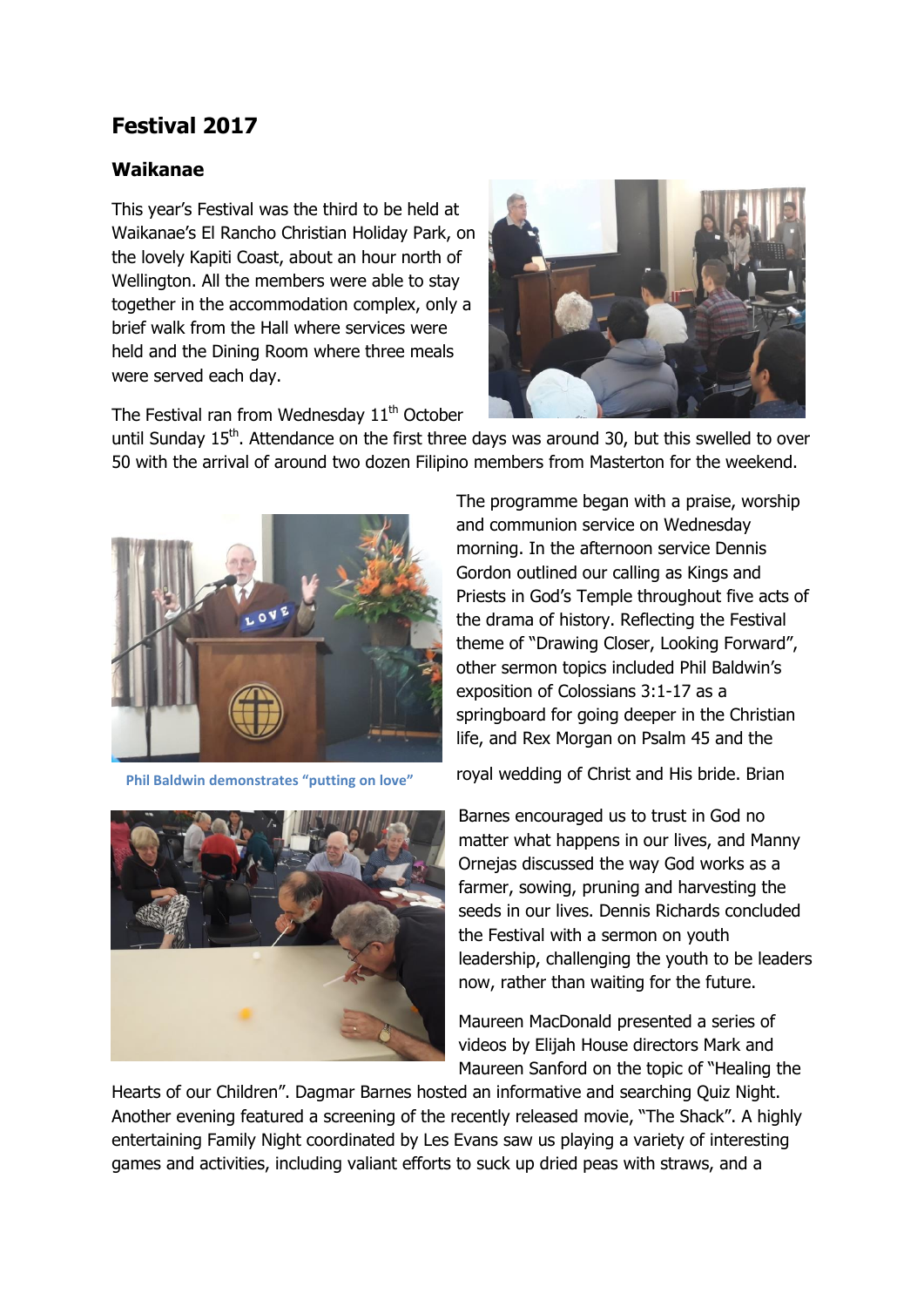hilarious soccer game which involved using straws to blow ping pong balls across a table. An afternoon set aside for Orienteering was affected by the weather, so we went Ten Pin Bowling in Paraparaumu instead, with over 40 players piling into 8 bowling lanes and having a great deal of fun.

The weather was changeable, with some brilliantly sunny days and one or two days of rain. The El



Rancho meals were up to their usual excellent standard, and the delicious daily suppers provided by Brenda and the ladies were once again a real treat. After five days of inspiring and enjoyable services and activities, a whole lot of really happy campers said their goodbyes, already eagerly looking forward to our next time together!

## **Vanuatu**

45 members and families met October 5-12 in our church building at Rory, Malekula for Festival 2017. Sermons were given by Rex Morgan, William Davies, Billy and Marius Taren, and a number of other local members delivered sermonettes and led worship. Beautiful fresh flowers were arranged delightfully in the hall every day.



The church building had been badly damaged in

the April 2016 earthquake, but we were able to use it. Les and Kaye Evans will be travelling to Vanuatu in April next year to do some repair and strengthening work on the building.

The weather was fine and sunny, with temperatures reaching 30 degrees each day. This part of Malekula is once again very dry with rain badly needed by the members, who are all subsistence farmers. Just before the festival a new 6,000 litre water tank, financed by the NZ churches, was delivered to the property, doubling the water storage capacity. There has been no rain to fill the tank, but a water supply from a nearby dam is made available for a few minutes each morning, and this will gradually fill the tanks. It is illegal to use this water



**New water tank**

on the gardens, so the members ask that we please pray for rain in the area.

Prayers are also requested for the sale of William Davies' farm. William is now 79 years old and would like to sell his large rural property and move to a smaller place in town, but it has been on the market a couple of years with no buyer yet. Another elderly member, Johnny Rouclily, told me that although he doesn't know the day or year of his birth, he recalls that his parents were